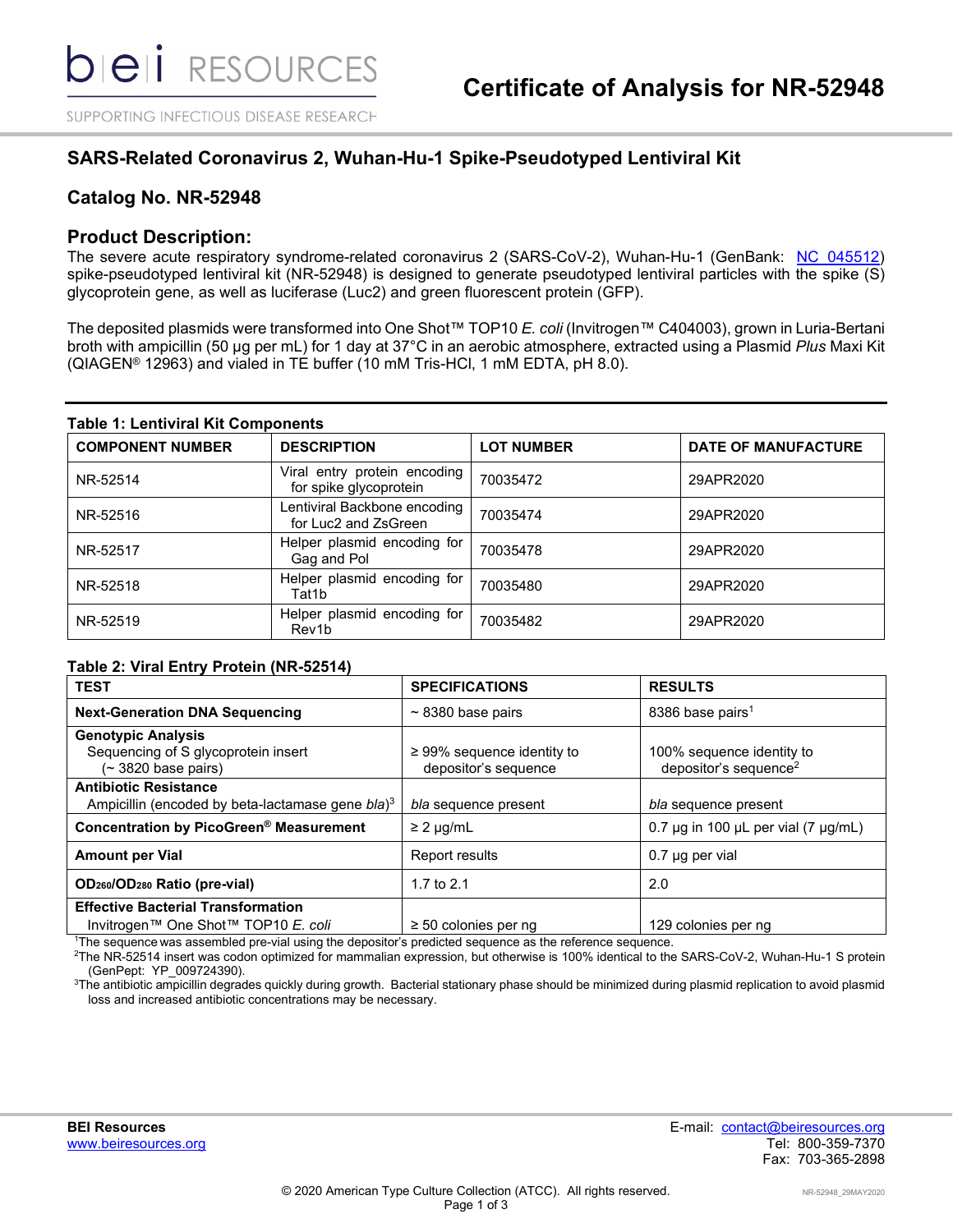SUPPORTING INFECTIOUS DISEASE RESEARCH

| Table 3: Lentiviral Backbone (NR-52516)                      |                                 |                                                    |  |  |
|--------------------------------------------------------------|---------------------------------|----------------------------------------------------|--|--|
| <b>TEST</b>                                                  | <b>SPECIFICATIONS</b>           | <b>RESULTS</b>                                     |  |  |
| <b>Next-Generation DNA Sequencing</b>                        | $\sim$ 9370 base pairs          | 9369 base pairs <sup>1</sup>                       |  |  |
| <b>Genotypic Analysis</b>                                    |                                 |                                                    |  |  |
| Sequencing of Luc2 gene                                      | $\geq$ 99% sequence identity to | 100% sequence identity to                          |  |  |
| $($ ~ 1650 base pairs)                                       | depositor's sequence            | depositor's sequence                               |  |  |
| Sequencing of ZsGreen1 gene                                  | $\geq$ 99% sequence identity to | 100% sequence identity to                          |  |  |
| (~700 base pairs)                                            | depositor's sequence            | depositor's sequence                               |  |  |
| <b>Antibiotic Resistance</b>                                 |                                 |                                                    |  |  |
| Ampicillin (encoded by beta-lactamase gene bla) <sup>2</sup> | bla sequence present            | bla sequence present                               |  |  |
| Concentration by PicoGreen® Measurement                      | $\geq$ 2 µg/mL                  | 0.2 $\mu$ g in 20 $\mu$ L per vial (11 $\mu$ g/mL) |  |  |
| <b>Amount per Vial</b>                                       | <b>Report results</b>           | $0.2$ µg per vial                                  |  |  |
| OD <sub>260</sub> /OD <sub>280</sub> Ratio (pre-vial)        | 1.7 to $2.1$                    | 1.8                                                |  |  |
| <b>Effective Bacterial Transformation</b>                    |                                 |                                                    |  |  |
| Invitrogen™ One Shot™ TOP10 E. coli                          | $\geq$ 50 colonies per ng       | > 500 colonies per ng                              |  |  |

1 The sequence was assembled pre-vial using the depositor's predicted sequence as the reference sequence.

2 The antibiotic ampicillin degrades quickly during growth. Bacterial stationary phase should be minimized during plasmid replication to avoid plasmid loss and increased antibiotic concentrations may be necessary.

#### **Table 4: Helper plasmids (NR-52517 to NR-52519)**

| <b>TEST</b>                                                  | <b>SPECIFICATIONS</b>                                 | <b>RESULTS</b>                                       |
|--------------------------------------------------------------|-------------------------------------------------------|------------------------------------------------------|
| <b>Next-Generation DNA Sequencing</b>                        | Report results                                        | Consistent with depositor reported size <sup>1</sup> |
| <b>Genotypic Analysis</b>                                    |                                                       |                                                      |
| Sequencing of insertion                                      | 99% sequence identity to<br>≥<br>depositor's sequence | 100% sequence identity to depositor's<br>sequence    |
| <b>Antibiotic Resistance</b>                                 |                                                       |                                                      |
| Ampicillin (encoded by beta-lactamase gene bla) <sup>2</sup> | bla sequence present                                  | bla sequence present                                 |
| Neomycin [NR-52519, encoded by aminoglycoside                | aph(3')-II sequence present                           | aph(3')-II sequence present                          |
| 3'-phosphotransferase gene aph(3')-II]                       |                                                       |                                                      |
| Concentration by PicoGreen® Measurement                      |                                                       |                                                      |
| NR-52517                                                     | $\geq$ 2 µg/mL                                        | 0.2 $\mu$ g in 20 $\mu$ L per vial (12 $\mu$ g/mL)   |
| NR-52518                                                     | $\geq$ 2 µg/mL                                        | 0.8 $\mu$ g in 50 $\mu$ L per vial (15 $\mu$ g/mL)   |
| NR-52519                                                     | $\geq$ 2 µg/mL                                        | 0.9 $\mu$ g in 70 $\mu$ L per vial (13 $\mu$ g/mL)   |
| <b>Amount per Vial</b>                                       |                                                       |                                                      |
| NR-52517                                                     | Report results                                        | $0.2 \mu$ g                                          |
| NR-52518                                                     | Report results                                        | $0.8 \mu$ g                                          |
| NR-52519                                                     | Report results                                        | $0.9 \mu g$                                          |
| OD <sub>260</sub> /OD <sub>280</sub> Ratio (pre-vial)        | 1.7 to 2.1                                            | 1.7 to 2.1                                           |
| <b>Effective Bacterial Transformation</b>                    |                                                       |                                                      |
| Invitrogen™ One Shot™ TOP10 E. coli                          | $\geq$ 50 colonies per ng                             | > 500 colonies per ng                                |

1 The sequence was assembled pre-vial using the depositor's predicted sequence as the reference sequence.

2 The antibiotic ampicillin degrades quickly during growth. Bacterial stationary phase should be minimized during plasmid replication to avoid plasmid loss and increased antibiotic concentrations may be necessary.